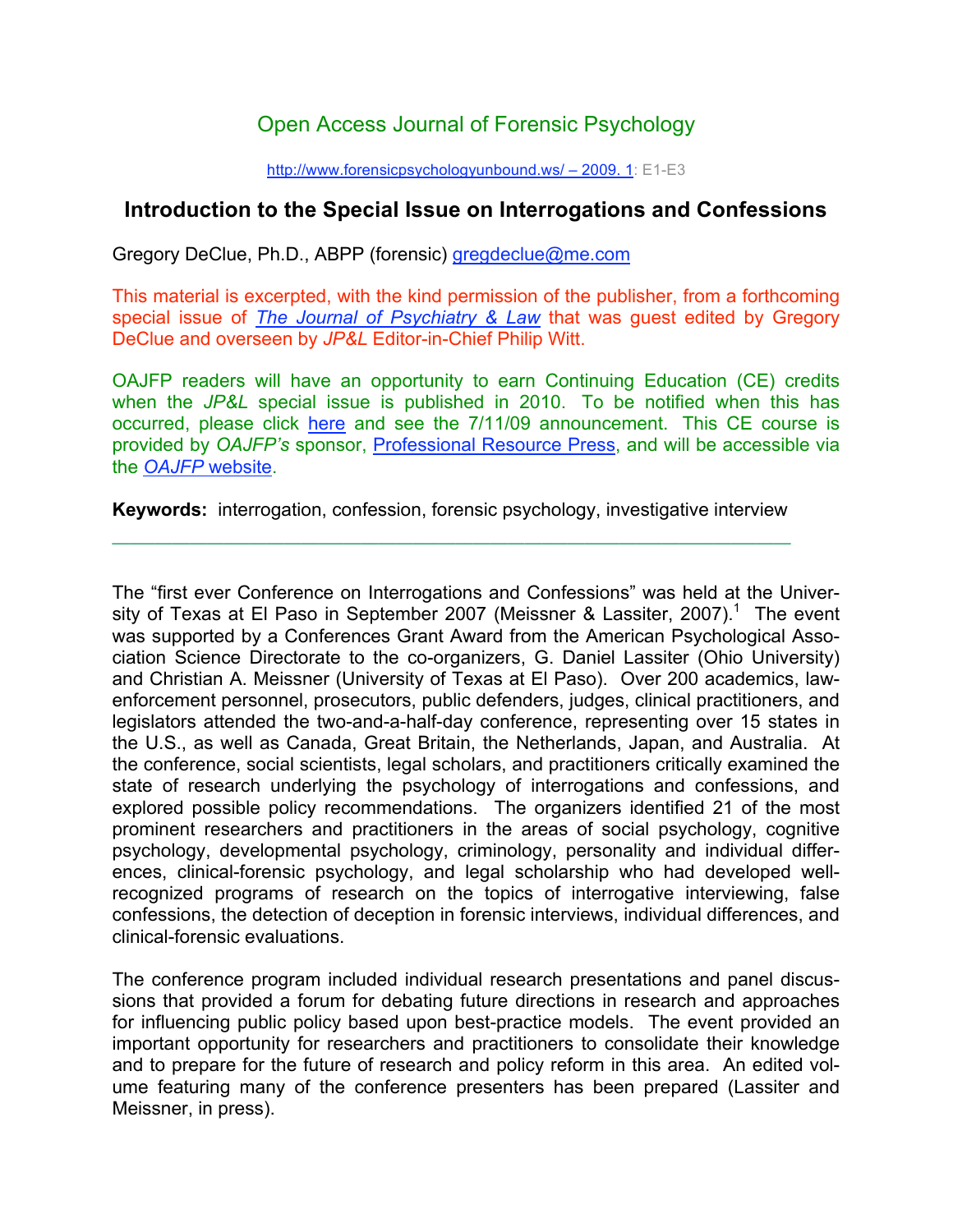The special issue of the *Journal of Psychiatry and Law* continues the process, with original articles by many of the same prominent researchers and practitioners. The articles describe continuing developments in the psychology of interrogations and confessions. These excerpts at OAJFP provide the reader a first glimpse of these recent developments.

Leo and Davis examine seven psychological processes linking false confession to wrongful conviction and failures of post-conviction relief. Gudjonsson, Sigurdsson, and Sigfusdotir investigate the relationship between false confessions during custodial interrogation and group bullying. Vrij, Granhag, and Mann tap deception theory, people's views about how liars respond, impression-formation theory, and persuasion theory to identify 18 attributes that may be present in a good liar. Walsh and Bull examine investigative interviews in investigations regarding benefit fraud.

Sullivan demonstrates that electronic recording of interrogations is increasingly used – and appreciated – by law-enforcement agencies across the United States. Lassiter and Lindberg describe implications from psychological science for *how* interrogations should be recorded. Fulero examines emerging case law regarding admissibility of testimony based on some forensic-assessment tools used in confession cases.

Evans, Meissner, Brandon, Russano, and Kleinman examine similarities and differences between interrogations in criminal and human-intelligence settings and discuss the extent to which the current empirical literature can be applied to criminal and/or human-intelligence interrogations. DeClue presents three recommendations for lawenforcement, military, and intelligence investigators.

Each of these articles provides valuable, current information regarding interrogations and confessions. Together, we continue the process from the 2007 El Paso conference. Social scientists, legal scholars, and practitioners critically examine aspects of the psychology of interrogations and confessions. These articles should be relevant to academics, law-enforcement personnel, military and intelligence investigators, prosecutors, public defenders, judges, clinical practitioners, policymakers, and lawmakers.

## **References**

- Lassiter, G. D., & Meissner, C. A. (in press). *Interrogations and confessions: Research, practice, and policy*. Washington, DC: American Psychological Association.
- Meissner, C. A., & Lassiter, D. L. (2007). Conference on interrogations and confessions. *Psychological Science Agenda, 21, 9.* Retrieved 7/16/09 from http://www.apa.org/science/psa/oct07conf.html.